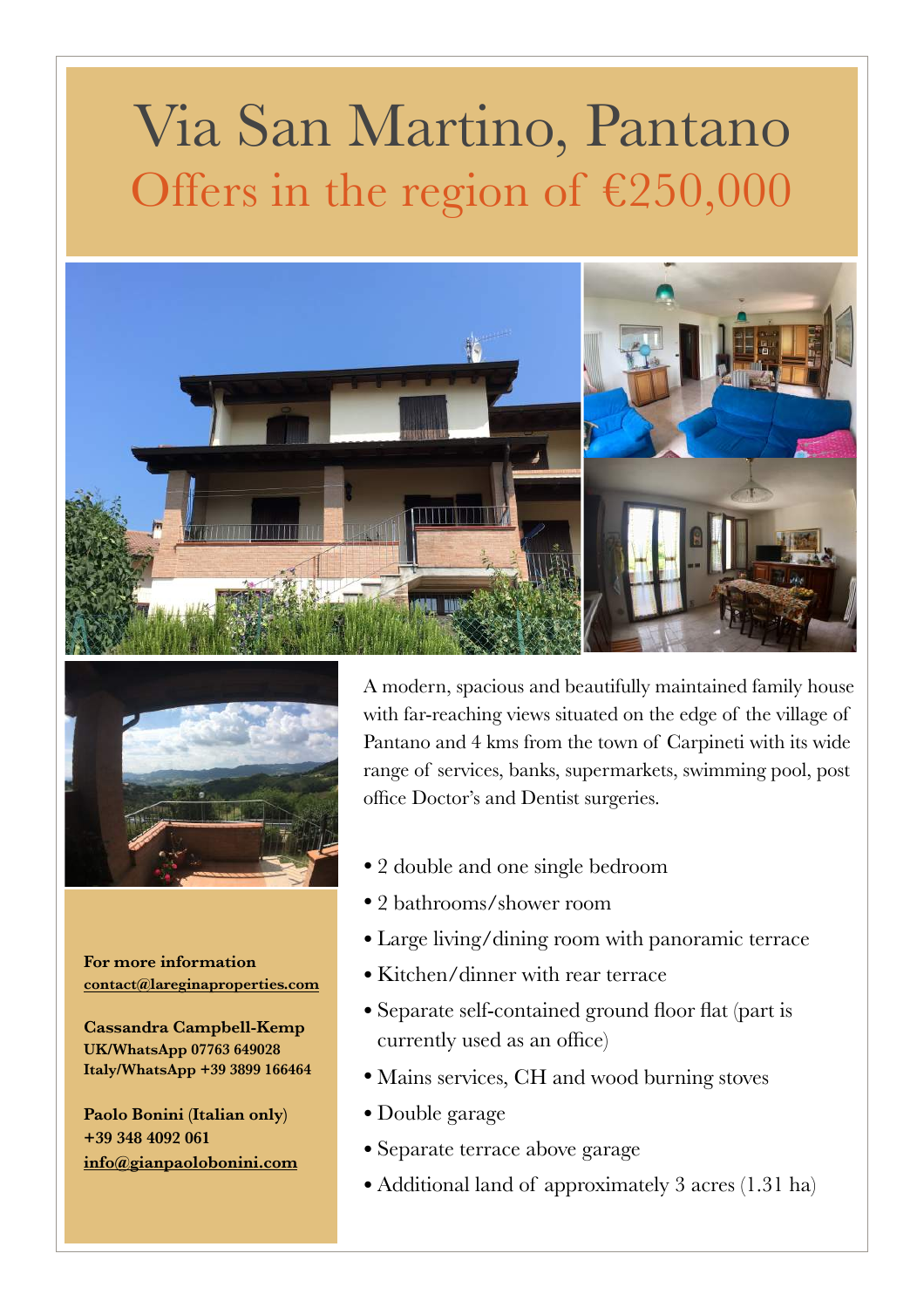

**TIRRENO** 



Pantano is a quiet residential village 40 minutes from Reggio Emilia and the main A1 Milan-Rome motorway. Bologna airport is approximately 90 minutes drive. The village has an excellent bar, small shop and Trattoria.

The surrounding area is rich in history and tradition with a 1000 year old castle dominating the town of Carpineti which offers excellent local services including a Doctor's surgery, Dentist, several banks and a wide selection of shops, including three small supermarkets. It is situated in the UNESCO biosphere of the Emilian Appenines, is on a wine and gastronomy route and is in an area known for its sporting activities including trekking, cycling, skiing, rock climbing and mountain biking.

The cities of Parma, Reggio Emilia, Modena and Bologna are all within easy reach, and offer a wealth of cultural, architectural and gastronomic delights. The Northern Tuscan and Ligurian coast is approximately two and a half hours' drive over the Cerreto pass and the home of Ferrari, at Maranello, is an hour away.

The friendly English-speaking owner and his wife have offered a week of Italian language and a week of Italian cooking lessons to be included in the sale!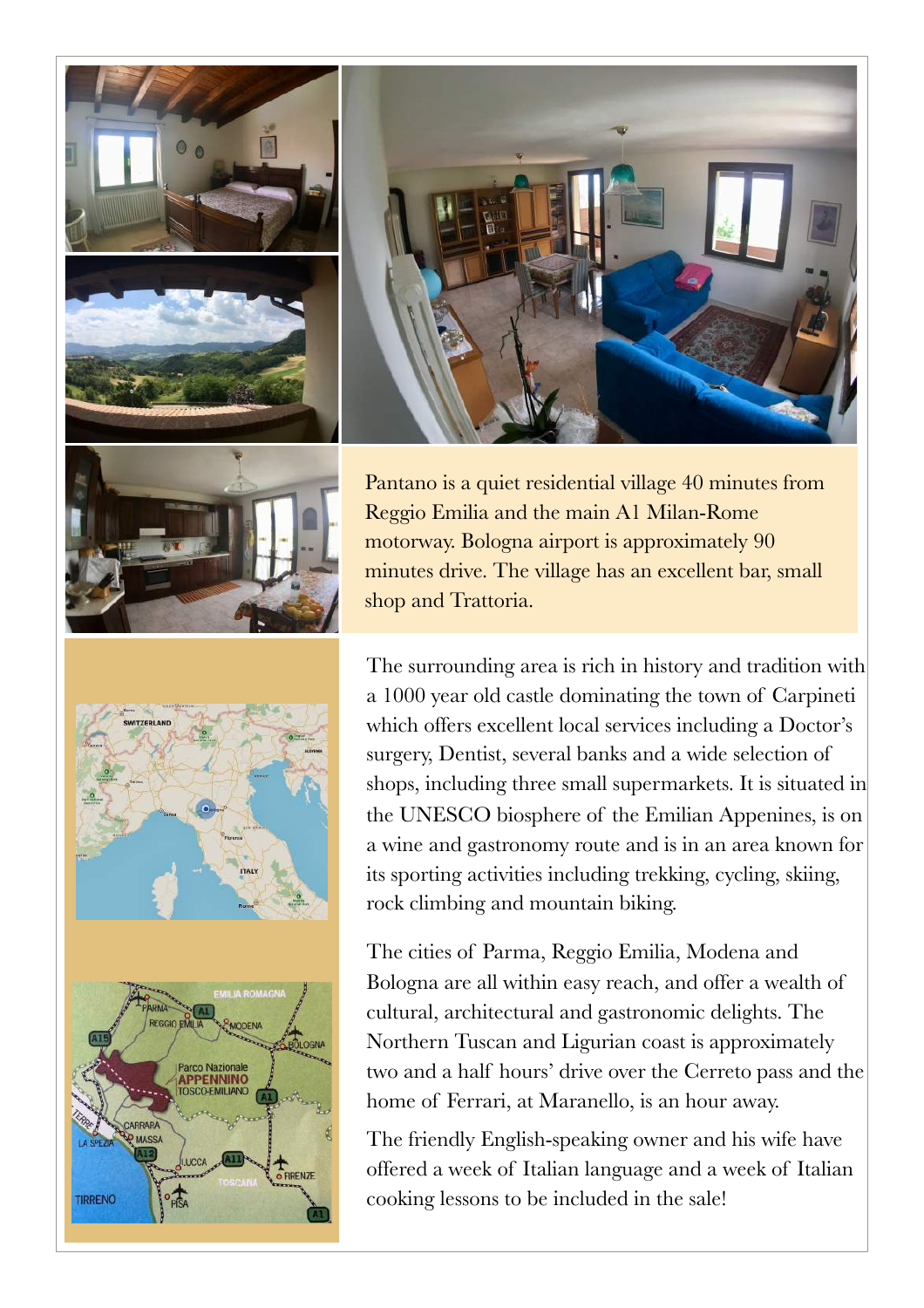